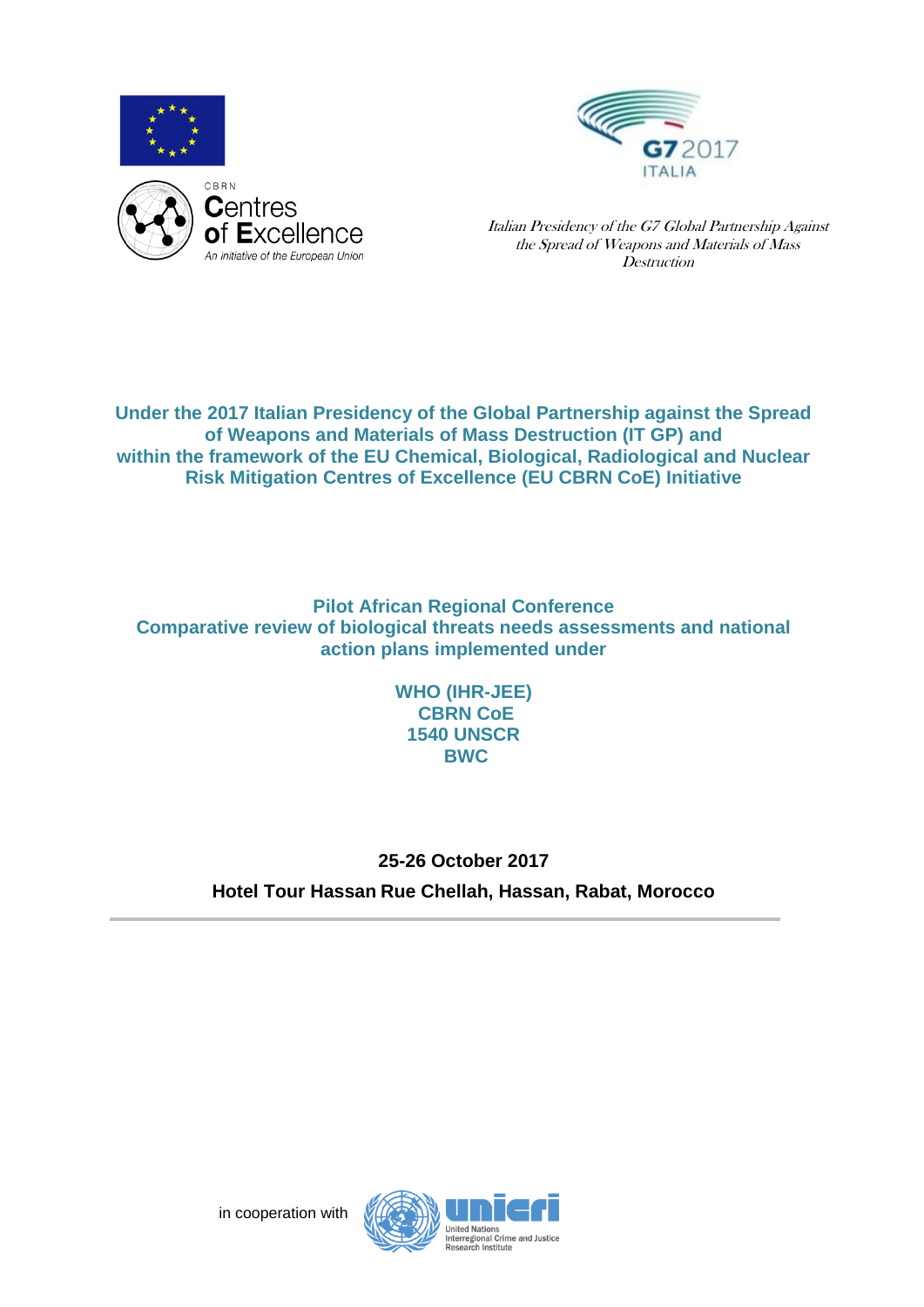# **Programme 25 October 2017**

#### **Co-chairs:**

**Mr Cendali Pignatelli Valerio, Disarmament, arms control and non-proliferation, Ministry of Foreign Affairs and International Cooperation, Italy – G7GP**

**Mr Tristan Simonart, CBRN Centres of Excellence coordinator, International Cooperation and Development, European Commission**

**09:00-09:30 Registration**

#### **09:30-10:00 Welcome and Opening Remarks**

**Mr Redouane HOUSSAINI, Directeur des Nations Unies et des Organisations Internationales au MAECI** 

**Ms. Barbara Bregato, Italian Ambassador to the Kingdom of Morocco**

**Mr Alessio Cappellani, European Union Ambassador to the Kingdom of Morocco** 

**10:00-11:00 Introduction to countries' biological assessments and action plans** (panel discussion with BWC ISU, EU, UNICRI and WHO)

Moderator: Dr Florence Fuchs, Chief Preparedness & Core Capacity Building, WHO Lyon

Introduction: Dr Anne Sophie Lequarre, Scientific Officer biological threats, EU CBRN CoE, Joint Research Centre, European Commission

# *SESSION 1 - TOOLS- Comparative review*

The scope of this session is to launch a comparative overview of the voluntary country assessments and action plans tools developed within the framework of the Joint External Evaluation (JEE) under the WHO International Health Regulations, the Security Council Resolution 1540 (2004), the Biological Weapons Convention and the EU CBRN Centres of Excellence.

**11:00-11:30 Coffee break**

**11:30-13:00 Comparative review of the biological security capacity needs identified by the countries** (panel discussion with Cameroon, Côte d'Ivoire, DRC, Gabon, Ghana, Liberia, Mauritania, Morocco, Niger, Senegal, Sierra Leone and Togo)

Moderator: Dr Maryse Simonet, Health security expert, European Commission

# *SESSION 2 - NEEDS –comparative assessment*

The scope of this session is to review biological security capacity needs identified by countries in the wake of the West Africa Ebola crisis, as for example (not exhaustive):

- Protection, control and accountability of high risk biological agents and samples at the laboratory-level (e.g. lab-inventory management systems);
- Protecting and tracking samples during transport, export/import and trans-

**Pilot African Regional Conference**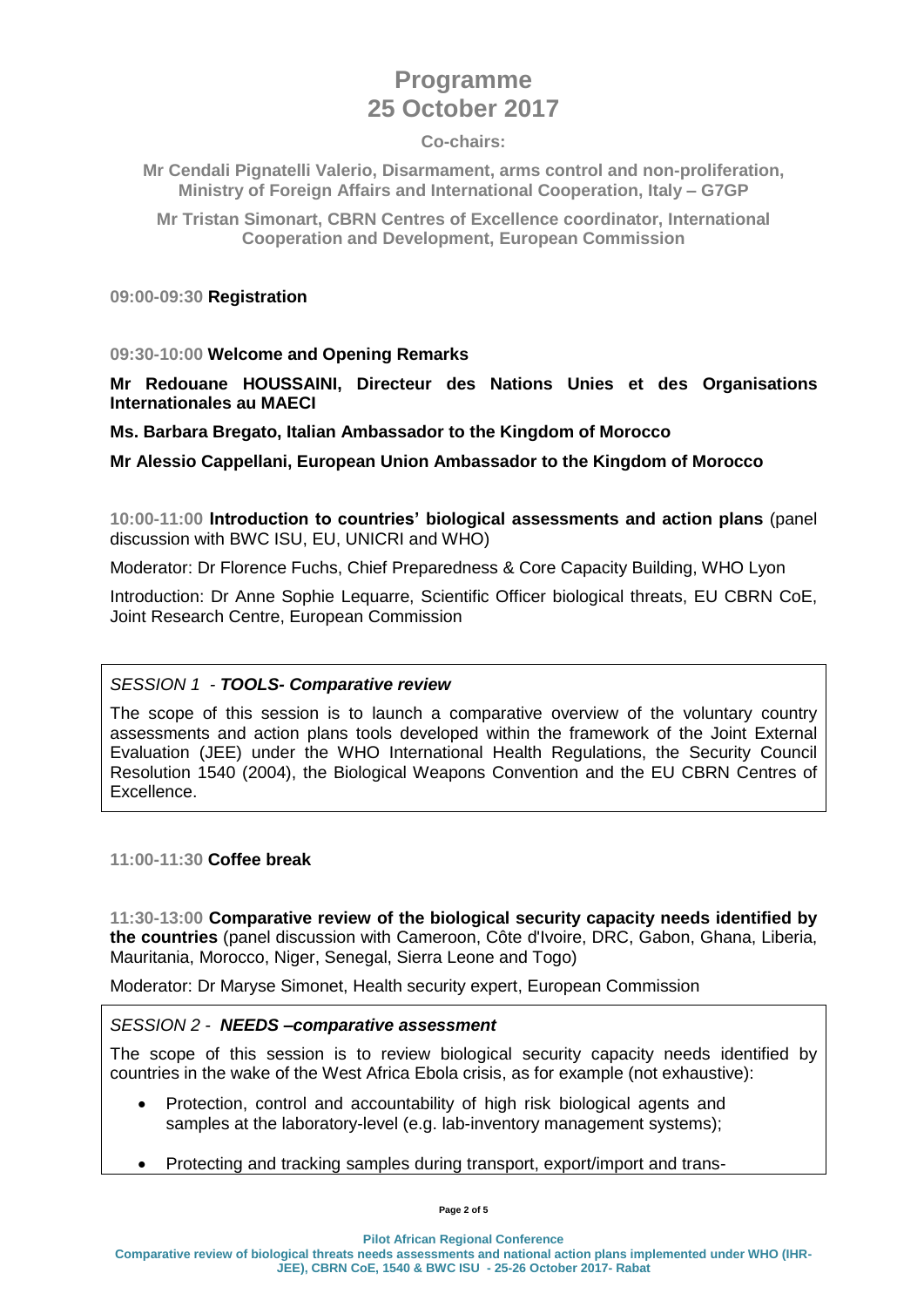shipment (e.g. shipping specimens for diagnostic testing);

- Biosecurity awareness raising and education for laboratory technicians and hospital staff, covering core competencies related to the prevention of insider/outsider threats (e.g. bio-risk assessment);
- Biosecurity awareness and education for national law enforcement and border security, covering core competencies related to the prevention of cross-border threats linked with porous borders and illicit trafficking, and
- Strengthening national and regional prevention, preparedness and response to emerging bio-threats (e.g. bio/ agroterrorism).

# **13:00-14:30 Lunch**

**14:30-15:30 Priority biological security capacity needs identified by countries** (panel discussion representatives from Cameroon, Côte d'Ivoire, DRC, Gabon, Ghana, Liberia, Mauritania, Morocco, Niger, Senegal, Sierra Leone and Togo)

Moderator: Dr Cornelius Bartels, Deputy Head Global Health and Biosecurity, Robert Koch Institute, Germany

# *SESSION 3 – PRIORITIES FOR THE REGION*

The scope of this session is to identify key regional priorities from the previous comparative session that could trigger further analysis work and/or serve as a basis for upcoming new regional or international partnerships.

# **15:30-17:00 International partners and activities in the region**

Moderator: Dr Nathalie Spears, Biological and Chemical Security, UNSCR 1540, WMD Threat Reduction Program, Canada

Introduction: Dr Steff Stienstra, International expert, CRBN CoE P48, The Netherlands

# *SESSION 4 – PARTNERSHIP FOR ACTION*

The scope of this session is to have an overview of ongoing bilateral and multilateral biological activities and projects in the countries.

- What are the main activities of national and international partners to support biological security needs identified by countries ?
- How can we enhance the regional coordination?

# **17:00-17:30 Conclusions and Closing Remarks by the co-chairs**

**19:00-21:00 Dinner**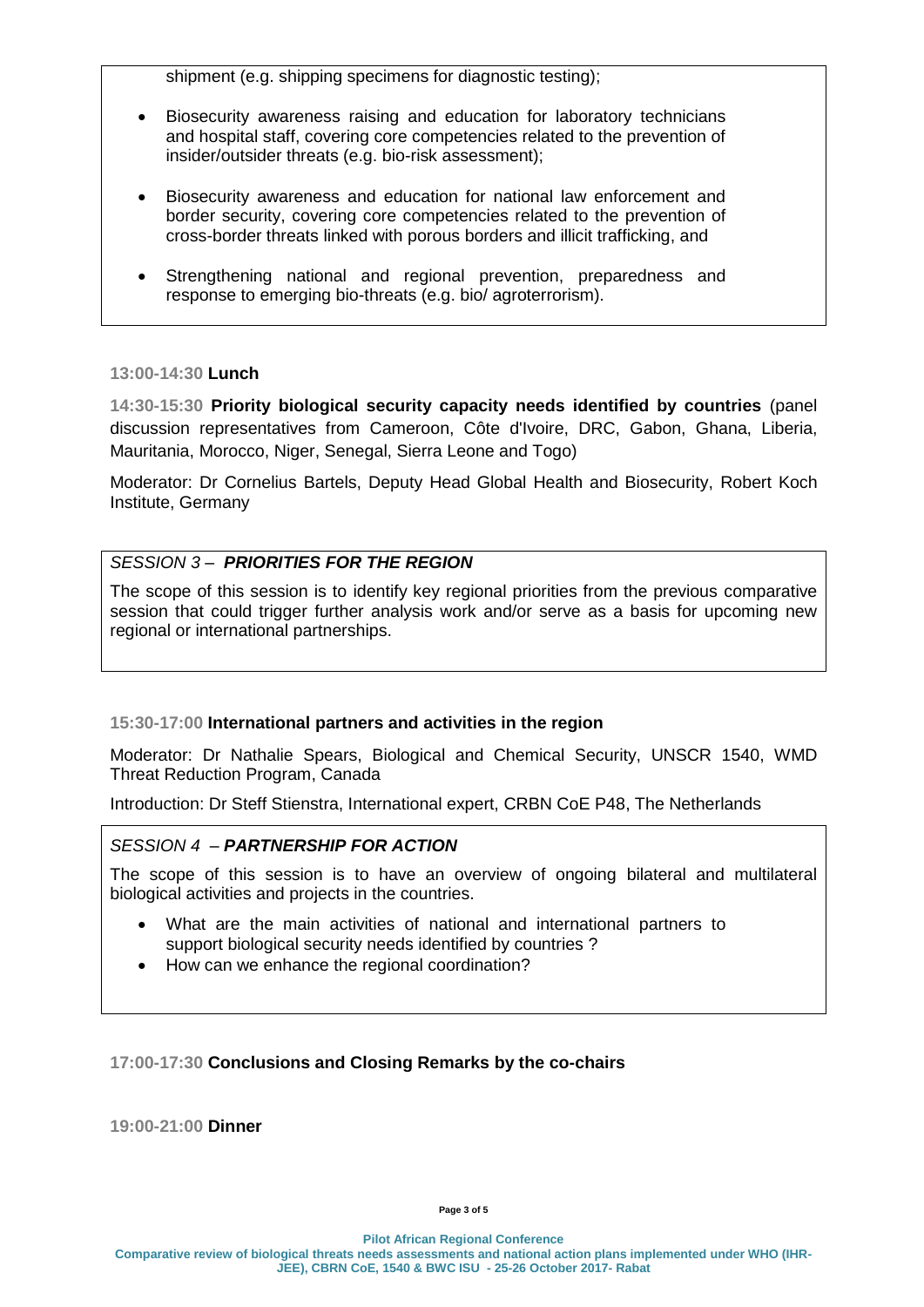# **Programme 26 October 2017**

**Co-chair: IT G7GP and EU**

# **09:30-10:00 Opening Remarks and Summary of Outcomes from Day 1, EU**

# **10:00-11:30 Discussion and Coordination of Work:**

Moderator: Dr Maria Rita Gismondo, CLIMVIB, L. Sacco University Hospital, Italy Introduction: Ms. Marian De Bruijn, Programme Management Officer, CBRN CoE, CBRN Risks and Security Governance, UNICRI

# *SESSION 5 - LIST OF ACTIONS*

- *• How to align existing/future projects with countries' needs ?*
- *• How to reinforce coordination of existing/future projects ?*
- *• How to develop new projects to support countries' needs ?*

# **11:30-12:00 Coffee break**

# **12:00-13:30 Discussion and Coordination of Work (continuation of the session)**

# **13:30-14:30 Lunch**

# **14:30-16:00 Proposals for the next meeting of the Global Partnership in Rome (15-17 November 2017)**

Moderator: Mr Adriaan Van der Meer, Senior Advisor, European Commission

# **16:00-17:00 Closing Remarks and Conclusion,** Morocco, EU, G7GP IT

**Page 4 of 5**